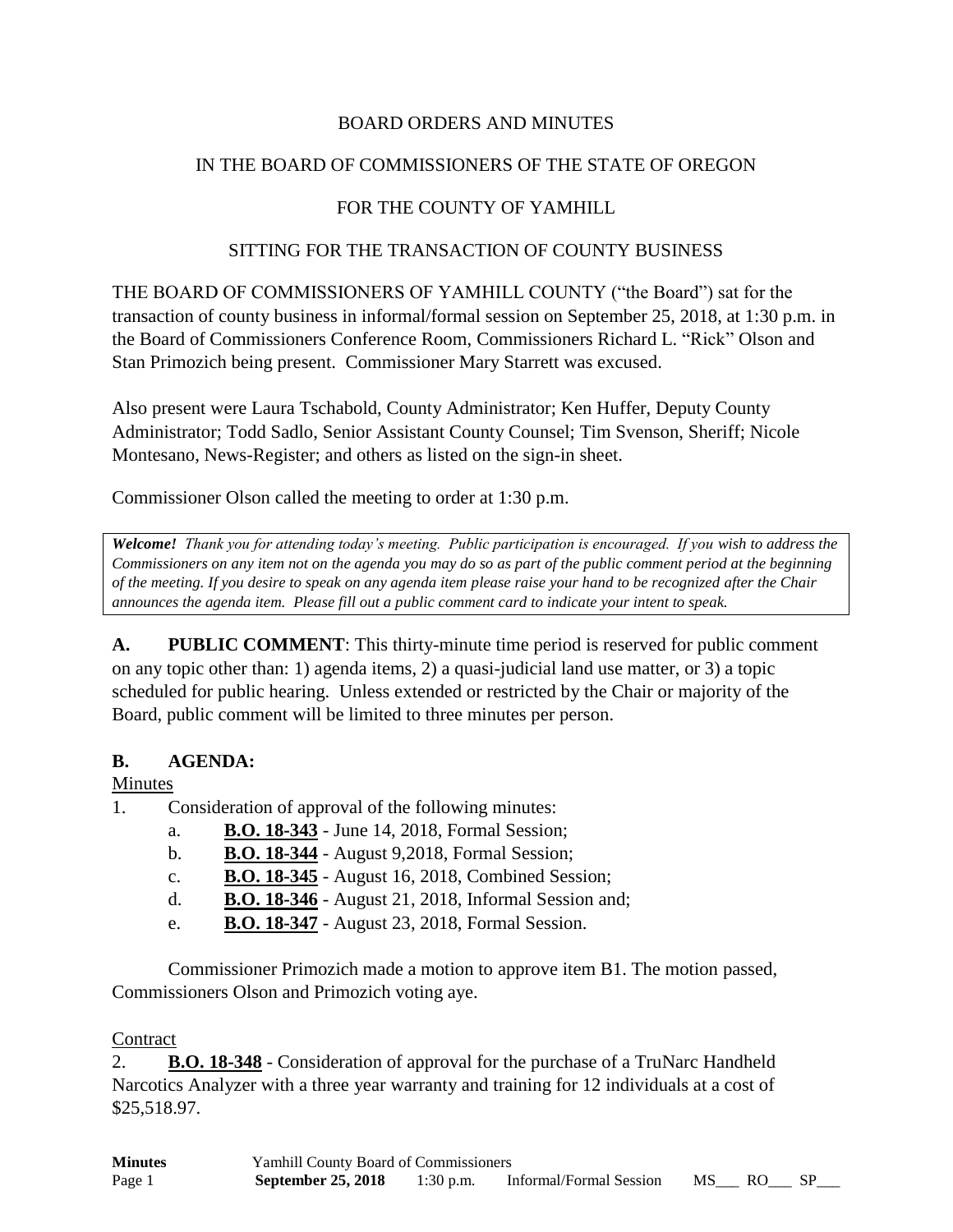Commissioner Olson made a motion to approve item B2. The motion passed, Commissioners Olson and Primozich voting aye.

3. **B.O. 18-349** - Consideration of approval of an Oregon Parks and Recreation Department (ORPD) intergovernmental agreement #8276, Yamhill County Inmate Work Crews for the Willamette Mission Management Unit, effective through June 30, 2021.

Commissioner Primozich made a motion to approve item B3. The motion passed, Commissioners Olson and Primozich voting aye.

## Fees

4. **B.O. 18-350** - Consideration of approval of a fee schedule update for the Yamhill County Department of Community Justice (YCDCJ).

Commissioner Olson made a motion to approve item B4. The motion passed, Commissioners Olson and Primozich voting aye.

## Surplus

5. **B.O. 18-351** - Consideration of approval of a request to declare items as surplus at the Abacus House, a program of HHS Community Support Services Division, with an estimated value of \$305 to be donated to St. Vincent de Paul.

Commissioner Primozich made a motion to approve item B5. The motion passed, Commissioners Olson and Primozich voting aye.

# **C. OLD BUSINESS:** None.

**D. OTHER BUSINESS** (Add-ons and non-consent items): None.

**E. PUBLIC HEARINGS:** None.

# **F. ANNOUNCEMENTS:**

1. For information on county advisory committee vacancies, please refer to the county's website, [www.co.yamhill.or.us/content/volunteer-opportunities](http://www.co.yamhill.or.us/content/volunteer-opportunities) , or call the Board of Commissioners' office at 503-434-7501 or 503-554-7801 (toll-free from Newberg).

For questions regarding accessibility or to request an accommodation contact the Board of Commissioners' office at (503)-434-7501 or (503)-554-7801 (toll-free from Newberg) or email at [bocinfo@co.yamhill.or.us](mailto:bocinfo@co.yamhill.or.us)

Following Commissioner announcements, the meeting adjourned at 1:46 p.m.